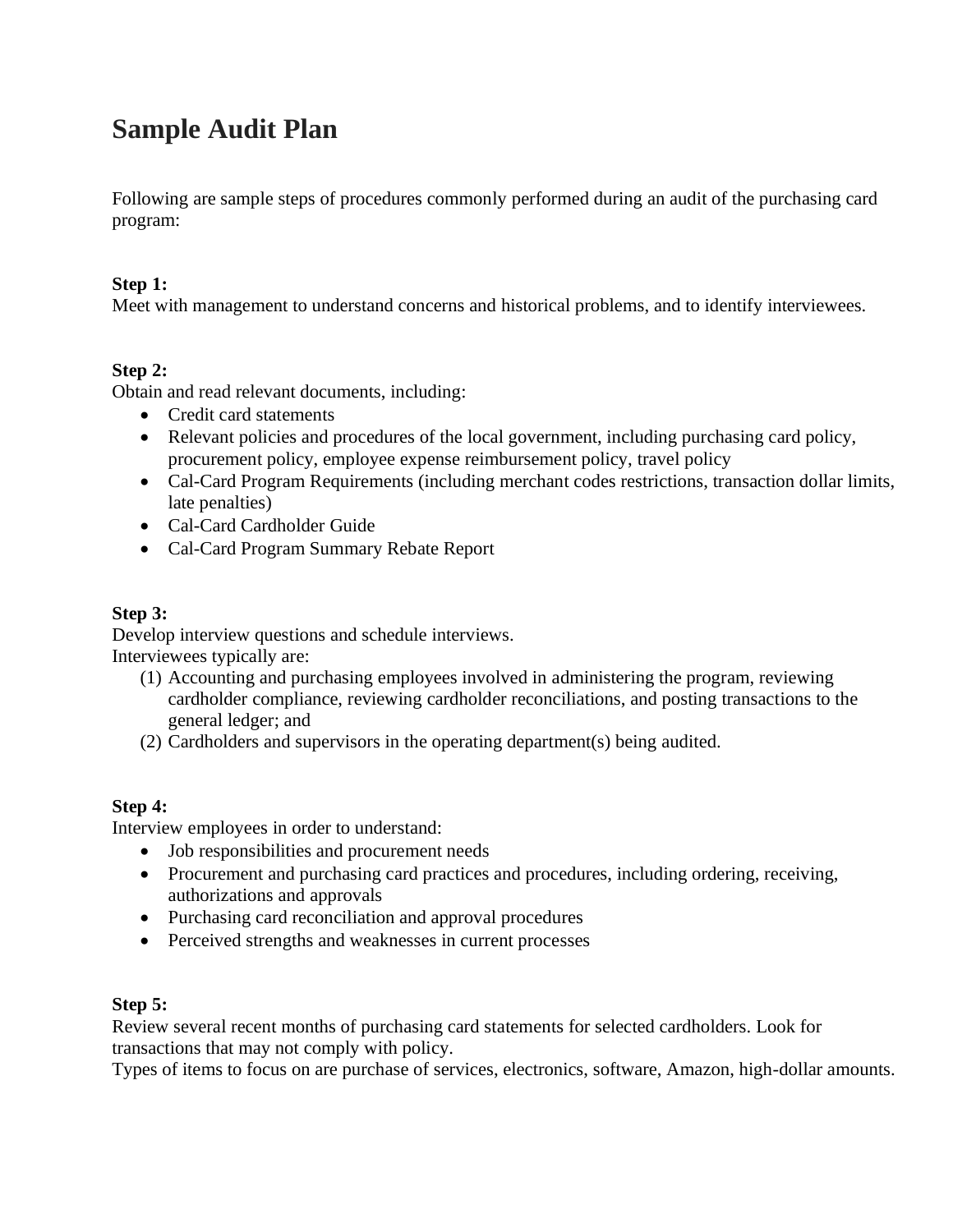#### **Step 6:**

Select several transactions for each cardholder and obtain all supporting documentation including statements, reconciliations, receipts, supervisor approval, posting to general ledger, certification of receipt of credit card.

Test whether purchases were made in compliance with policy including business purpose, timeliness, approvals, coding.

### **Step 7:**

Analyze work low, approvals/authorizations, written procedures and recordkeeping.

#### **Step 8:**

Perform additional document reviews and follow-up inquiries to corroborate information obtained in interviews, document reviews and transaction test

#### **Step 9:**

Determine findings and develop recommendations for improvement.

#### **Step 10:**

Draft reports showing procedures performed, findings, and recommendations for improvement.

#### **Step 11:**

Meet with management to present findings and discuss implementation of recommendations.

# **Findings**

Following are some of the common findings that may result from audits of purchasing card programs:

- 1. Cardholder allows an unauthorized person to use purchasing card.
- 2. No escalating discipline of cardholder when there is recurring non-compliance with procedures.
- 3. Inadequate written internal procedures, which should cover items, such as:
	- a. Purchases of services
	- b. Account coding
	- c. Returns and credits
	- d. Packing slips
	- e. Blanket purchase orders
	- f. Approver review tasks
	- g. Purchase splitting